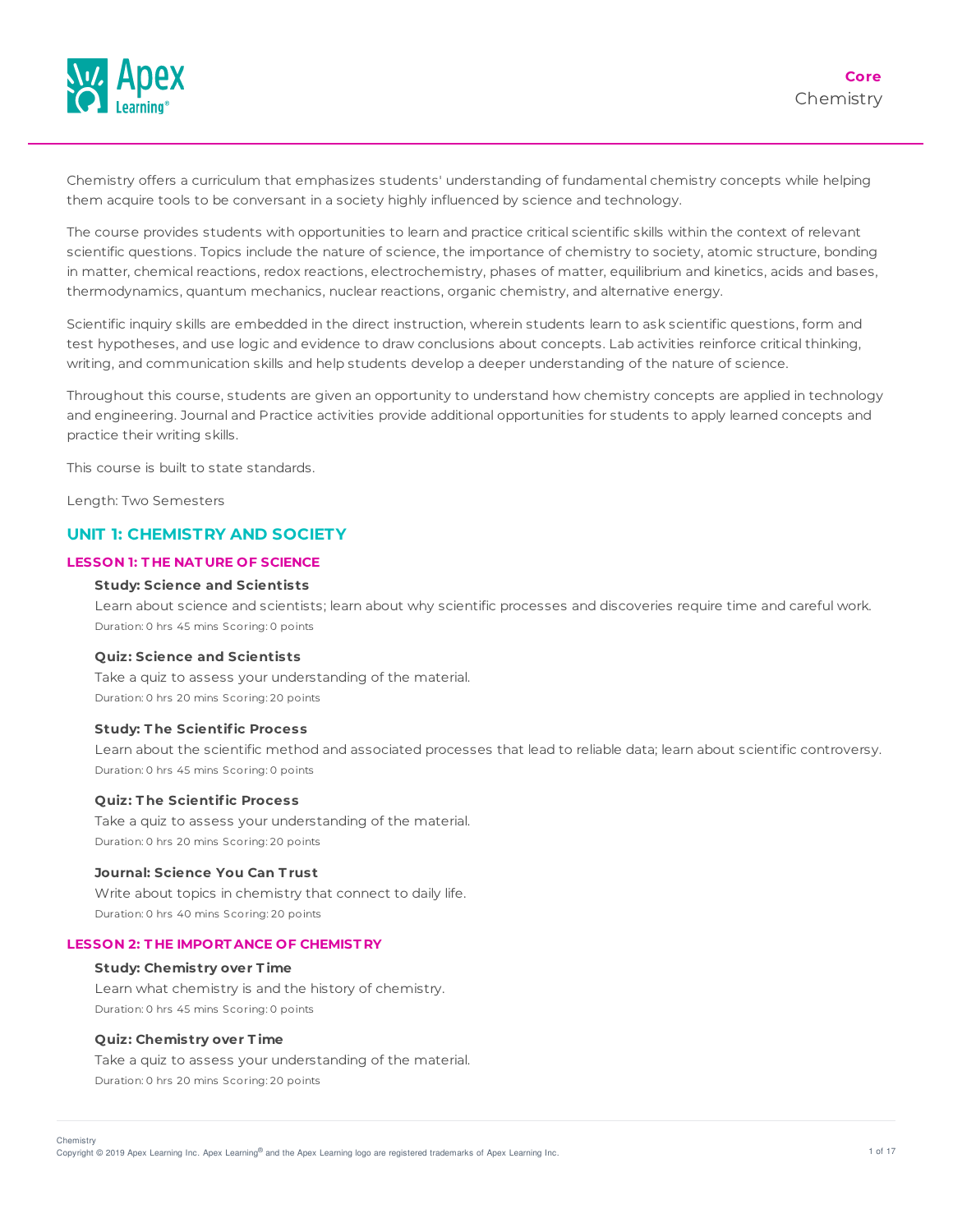## **Study: Chemistry in the World**

Learn about how chemistry is used in various careers and in medicine and technology, and about how the use of chemicals has impacted the environment both for good and bad. Duration: 0 hrs 45 mins Scoring: 0 points

#### **Quiz: Chemistry in the World**

Take a quiz to assess your understanding of the material. Duration: 0 hrs 20 mins Scoring: 20 points

# **Practice: Chemistry in the World**

Practice problem-solving skills related to concepts in the lesson. Duration: 1 hr Scoring: 25 points

# **LESSON 3: DOING SCIENCE: CHEMIST RY AND SOCIET Y**

#### **Study: Introduction to Engineering**

Learn about the process of scientific inquiry. Duration: 0 hrs 40 mins Scoring: 0 points

#### **Quiz: Introduction to Engineering**

Take a quiz to assess your understanding of the material. Duration: 0 hrs 20 mins Scoring: 20 points

#### **Lab: Observing and Inferring**

Use the scientific method and scientific skills to perform a lab experiment. Duration: 1 hr 30 mins Scoring: 50 points

#### **Discuss: Observing and Inferring**

Discuss the results of your lab. Duration: 0 hrs 20 mins Scoring: 15 points

## **LESSON 4: CHEMIST RY AND SOCIET Y WRAP-UP**

#### **Review: Unit Review**

Prepare for the unit test by reviewing key concepts and skills. Duration: 0 hrs 30 mins Scoring: 0 points

# **T est (CS): Computer-Scored Unit T est**

Take a computer-scored test to assess what you have learned in this unit. Duration: 1 hr Scoring: 50 points

# **T est (T S): T eacher-Scored Unit T est**

Take a teacher-scored test to assess what you have learned in this unit. Duration: 1 hr Scoring: 50 points

# **UNIT 2: ATOMIC STRUCTURE**

#### **LESSON 1: MAT T ER, FORCES, AND ENERGY**

# **Study: Matter and Forces**

Learn about matter, the law of conservation of matter, and the forces that act on matter. Duration: 0 hrs 45 mins Scoring: 0 points

#### **Quiz: Matter and Forces**

Take a quiz to assess your understanding of the material. Duration: 0 hrs 20 mins Scoring: 20 points

## **Study: Energy**

Learn about the different types of energy and how energy changes form. Duration: 0 hrs 45 mins Scoring: 0 points

## **Quiz: Energy**

Chemistry

Copyright © 2019 Apex Learning Inc. Apex Learning® and the Apex Learning logo are registered trademarks of Apex Learning Inc. <br>Copyright © 2019 Apex Learning Inc. Apex Learning® and the Apex Learning Iogo are registered tr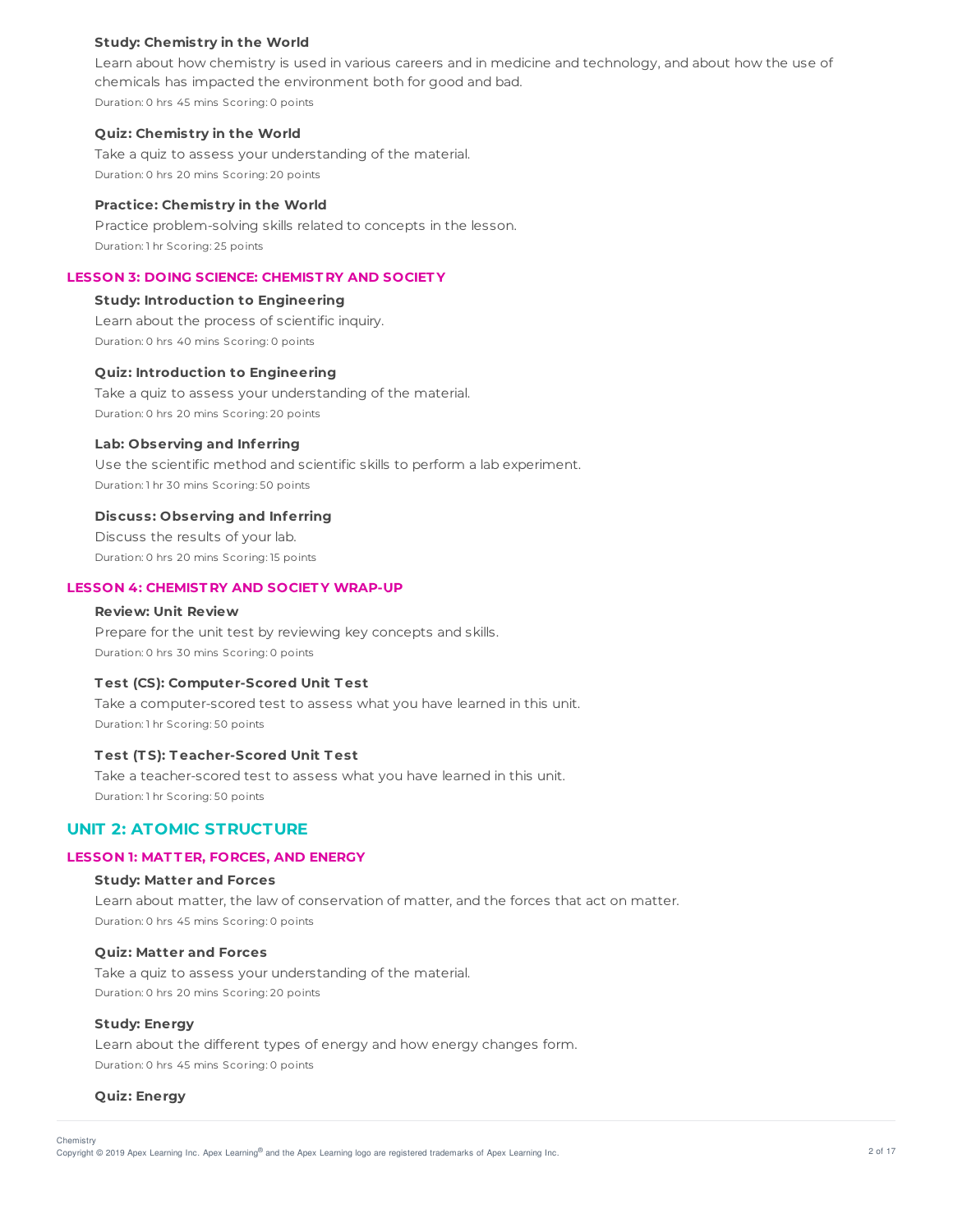Take a quiz to assess your understanding of the material. Duration: 0 hrs 20 mins Scoring: 20 points

#### **LESSON 2: AT OMS**

## **Study: Atomic Structure**

Learn about how all matter is made of atoms; learn about the history of atomic theory; understand the Bohr atom and the differences between neutrons, protons, and electrons. Duration: 0 hrs 45 mins Scoring: 0 points

# **Quiz: Atomic Structure**

Take a quiz to assess your understanding of the material. Duration: 0 hrs 20 mins Scoring: 20 points

# **Study: T he Periodic T able**

Learn how to navigate the periodic table and use it to find numbers of protons, electrons, and neutrons. Duration: 0 hrs 45 mins Scoring: 0 points

## **Quiz: T he Periodic T able**

Take a quiz to assess your understanding of the material. Duration: 0 hrs 20 mins Scoring: 20 points

# **Journal: Simplifying Your View of Chemistry**

Write about topics in chemistry that connect to daily life. Duration: 0 hrs 40 mins Scoring: 20 points

# **LESSON 3: ELEMENT S**

## **Study: Organization and History of the Periodic T able**

Learn about the history of the periodic table; the information in the periodic table; and how the table shows the unity, diversity, and organization of life.

Duration: 0 hrs 45 mins Scoring: 0 points

## **Quiz: Organization and History of the Periodic T able**

Take a quiz to assess your understanding of the material. Duration: 0 hrs 20 mins Scoring: 20 points

#### **Study: Elements on the Periodic T able**

Learn about the elements of the periodic table. Duration: 0 hrs 45 mins Scoring: 0 points

#### **Quiz: Elements on the Periodic T able**

Take a quiz to assess your understanding of the material. Duration: 0 hrs 20 mins Scoring: 20 points

# **Practice: Atomic Structure**

Practice problem-solving skills related to concepts in the lesson. Duration: 1 hr Scoring: 25 points

# **LESSON 4: DOING SCIENCE: AT OMIC ST RUCT URE**

**Study: Civil Engineering** Learn about the process of scientific inquiry. Duration: 0 hrs 40 mins Scoring: 0 points

#### **Quiz: Civil Engineering**

Take a quiz to assess your understanding of the material. Duration: 0 hrs 20 mins Scoring: 20 points

#### **Lab: Mass, Volume, and Density**

Use the scientific method and scientific skills to perform a lab experiment. Duration: 1 hr 30 mins Scoring: 50 points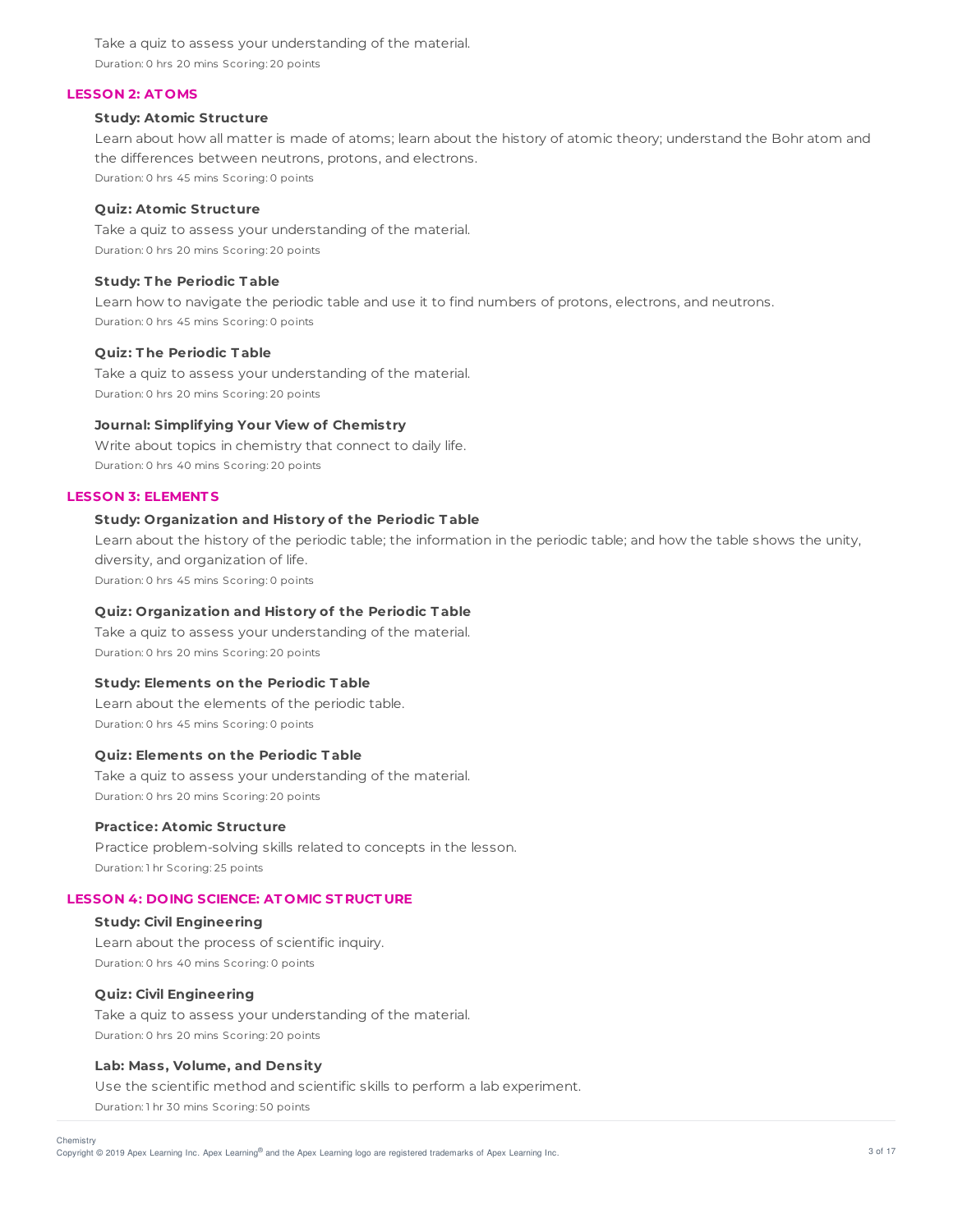## **Discuss: Mass, Volume, and Density**

Discuss the results of your lab. Duration: 0 hrs 20 mins Scoring: 15 points

#### **LESSON 5: AT OMIC ST RUCT URE WRAP-UP**

# **Review: Unit Review**

Prepare for the unit test by reviewing key concepts and skills. Duration: 0 hrs 30 mins Scoring: 0 points

#### **T est (CS): Computer-Scored Unit T est**

Take a computer-scored test to assess what you have learned in this unit. Duration: 1 hr Scoring: 50 points

# **T est (T S): T eacher-Scored Unit T est**

Take a teacher-scored test to assess what you have learned in this unit. Duration: 1 hr Scoring: 50 points

# **UNIT 3: BONDING IN MATTER**

## **LESSON 1: ELECT RONS AND PERIODICIT Y**

#### **Study: Electrons and Orbitals**

Learn about energy levels of electrons, electron configurations, and the filling of orbitals. Duration: 0 hrs 45 mins Scoring: 0 points

# **Quiz: Electrons and Orbitals**

Take a quiz to assess your understanding of the material. Duration: 0 hrs 20 mins Scoring: 20 points

## **Study: Predictions and the Periodic T able**

Learn about the patterns in the periodic table and the information that can be gained by using the table. Duration: 0 hrs 45 mins Scoring: 0 points

## **Quiz: Predictions and the Periodic T able**

Take a quiz to assess your understanding of the material. Duration: 0 hrs 20 mins Scoring: 20 points

# **LESSON 2: BONDING AND FORCES**

## **Study: Intramolecular Forces**

Learn about forces within molecules, draw Lewis structures, and make predictions about the type of bond formed between two atoms.

Duration: 0 hrs 45 mins Scoring: 0 points

#### **Quiz: Intramolecular Forces**

Take a quiz to assess your understanding of the material. Duration: 0 hrs 20 mins Scoring: 20 points

#### **Study: Intermolecular Forces**

Learn about the forces between molecules and how they determine properties of substances. Duration: 0 hrs 45 mins Scoring: 0 points

#### **Quiz: Intermolecular Forces**

Take a quiz to assess your understanding of the material. Duration: 0 hrs 20 mins Scoring: 20 points

# **Journal: Intermolecular Forces and You**

Write about topics in chemistry that connect to daily life. Duration: 0 hrs 40 mins Scoring: 20 points

## **LESSON 3: COMPOUNDS AND MOLECULES**

Copyright © 2019 Apex Learning Inc. Apex Learning® and the Apex Learning logo are registered trademarks of Apex Learning Inc. 4 of 17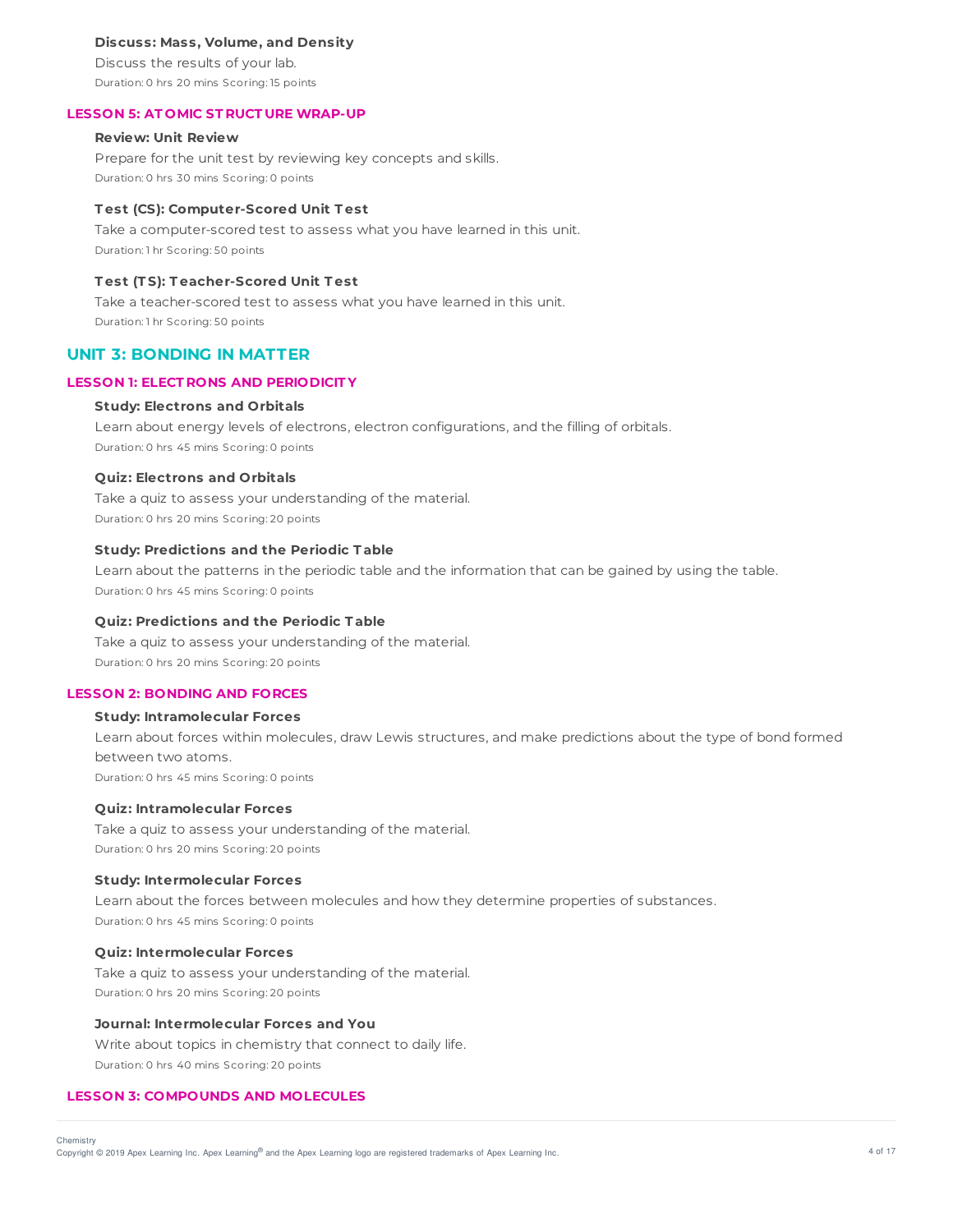#### **Study: Molecular Shape**

Learn how to predict molecular shape. Duration: 0 hrs 45 mins Scoring: 0 points

#### **Quiz: Molecular Shape**

Take a quiz to assess your understanding of the material. Duration: 0 hrs 20 mins Scoring: 20 points

## **Study: Naming Substances**

Learn about naming and writing formulas for compounds. Duration: 0 hrs 45 mins Scoring: 0 points

## **Quiz: Naming Substances**

Take a quiz to assess your understanding of the material. Duration: 0 hrs 20 mins Scoring: 20 points

#### **Practice: Bonding in Matter**

Practice problem-solving skills related to concepts in the lesson. Duration: 1 hr Scoring: 25 points

## **LESSON 4: DOING SCIENCE: BONDING IN MAT T ER**

# **Study: Food: More, Better, Longer**

Learn about the process of scientific inquiry. Duration: 0 hrs 40 mins Scoring: 0 points

## **Quiz: Food: More, Better, Longer**

Take a quiz to assess your understanding of the material. Duration: 0 hrs 20 mins Scoring: 20 points

## **Lab: Periodic Properties**

Use the scientific method and scientific skills to perform a lab experiment. Duration: 1 hr 30 mins Scoring: 50 points

## **Discuss: Periodic Properties**

Discuss the results of your lab. Duration: 0 hrs 20 mins Scoring: 15 points

#### **LESSON 5: BONDING IN MAT T ER WRAP-UP**

# **Review: Unit Review** Prepare for the unit test by reviewing key concepts and skills. Duration: 0 hrs 30 mins Scoring: 0 points

#### **T est (CS): Computer-Scored Unit T est**

Take a computer-scored test to assess what you have learned in this unit. Duration: 1 hr Scoring: 50 points

# **T est (T S): T eacher-Scored Unit T est**

Take a teacher-scored test to assess what you have learned in this unit. Duration: 1 hr Scoring: 50 points

# **UNIT 4: CHEMICAL REACTIONS**

## **LESSON 1: T HE MOLE**

#### **Study: T he Significance of the Mole**

Learn about moles and their main uses and how to perform unit conversions. Duration: 0 hrs 45 mins Scoring: 0 points

## **Quiz: T he Significance of the Mole**

Take a quiz to assess your understanding of the material.

Chemistry

Copyright © 2019 Apex Learning Inc. Apex Learning® and the Apex Learning logo are registered trademarks of Apex Learning Inc. **The Apparent Constant Constant Constant Constant Constant Constant Constant Constant Constant C**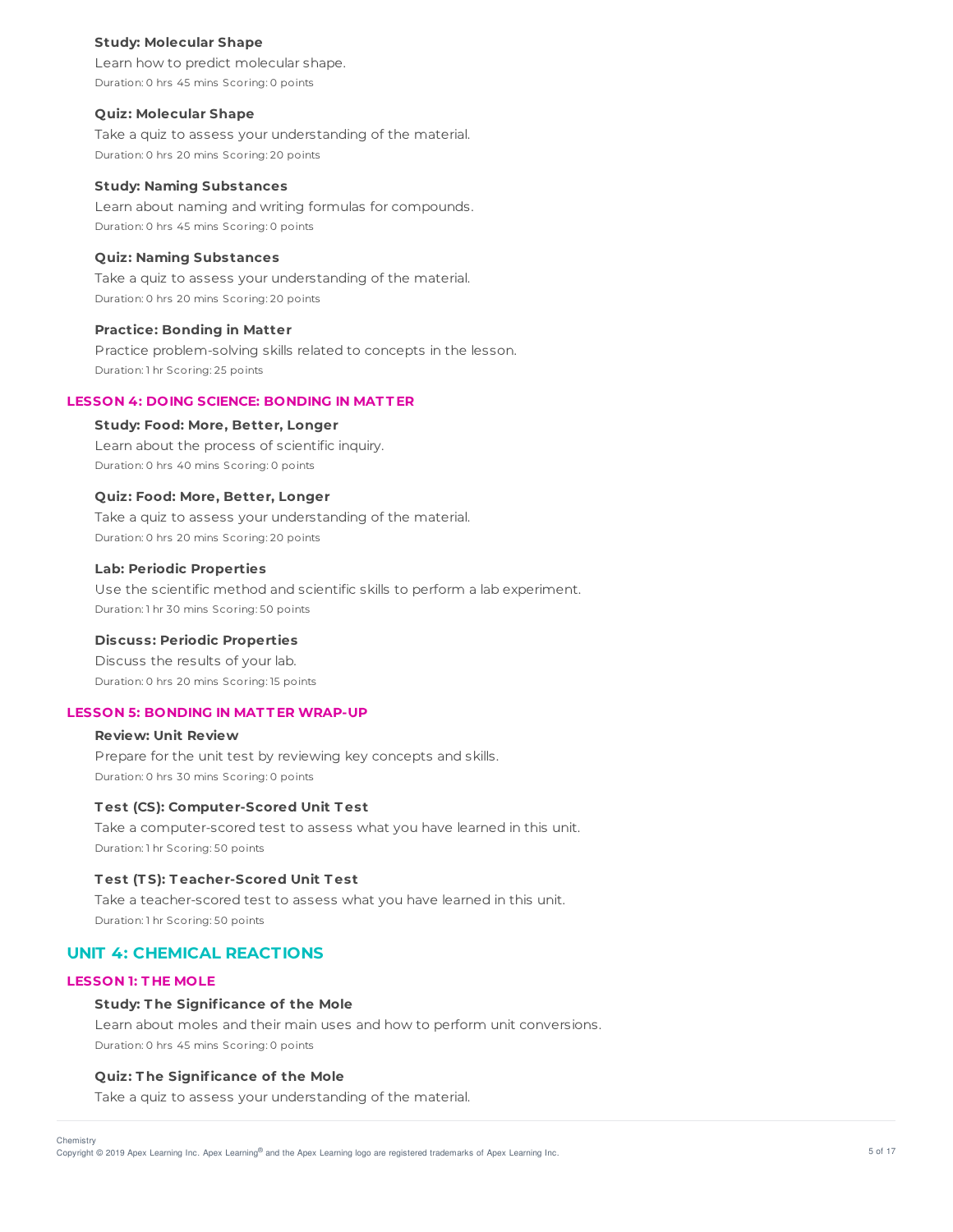#### **Study: Using the Mole**

Learn how to use moles to determine mass percent composition, the empirical formula, and the molecular formula. Duration: 0 hrs 45 mins Scoring: 0 points

#### **Quiz: Using the Mole**

Take a quiz to assess your understanding of the material. Duration: 0 hrs 20 mins Scoring: 20 points

# **LESSON 2: CHANGES IN MAT T ER**

#### **Study: Chemical Reactions**

Learn how to define chemical reactions. Duration: 0 hrs 45 mins Scoring: 0 points

#### **Quiz: Chemical Reactions**

Take a quiz to assess your understanding of the material. Duration: 0 hrs 20 mins Scoring: 20 points

#### **Study: T ypes of Reactions**

Learn about the main types of chemical reactions. Duration: 0 hrs 45 mins Scoring: 0 points

#### **Quiz: T ypes of Reactions**

Take a quiz to assess your understanding of the material. Duration: 0 hrs 20 mins Scoring: 20 points

## **Journal: Reactions Around You**

Write about topics in chemistry that connect to daily life. Duration: 0 hrs 40 mins Scoring: 20 points

# **LESSON 3: BALANCING CHEMICAL REACT IONS**

## **Study: Balancing Inorganic Reactions**

Learn about balancing inorganic chemical reactions. Duration: 0 hrs 45 mins Scoring: 0 points

## **Quiz: Balancing Inorganic Reactions**

Take a quiz to assess your understanding of the material. Duration: 0 hrs 20 mins Scoring: 20 points

## **Study: Balancing Organic Reactions**

Learn about the significance of organic reactions, such as combustion, and how to balance organic reactions. Duration: 0 hrs 45 mins Scoring: 0 points

## **Quiz: Balancing Organic Reactions**

Take a quiz to assess your understanding of the material. Duration: 0 hrs 20 mins Scoring: 20 points

#### **Practice: Chemical Reactions**

Practice problem-solving skills related to concepts in the lesson. Duration: 1 hr Scoring: 25 points

## **LESSON 4: DOING SCIENCE: CHEMICAL REACT IONS**

#### **Study: Engines, Fuel, and Green Design**

Learn about the process of scientific inquiry. Duration: 0 hrs 40 mins Scoring: 0 points

#### **Quiz: Engines, Fuel, and Green Design**

Take a quiz to assess your understanding of the material.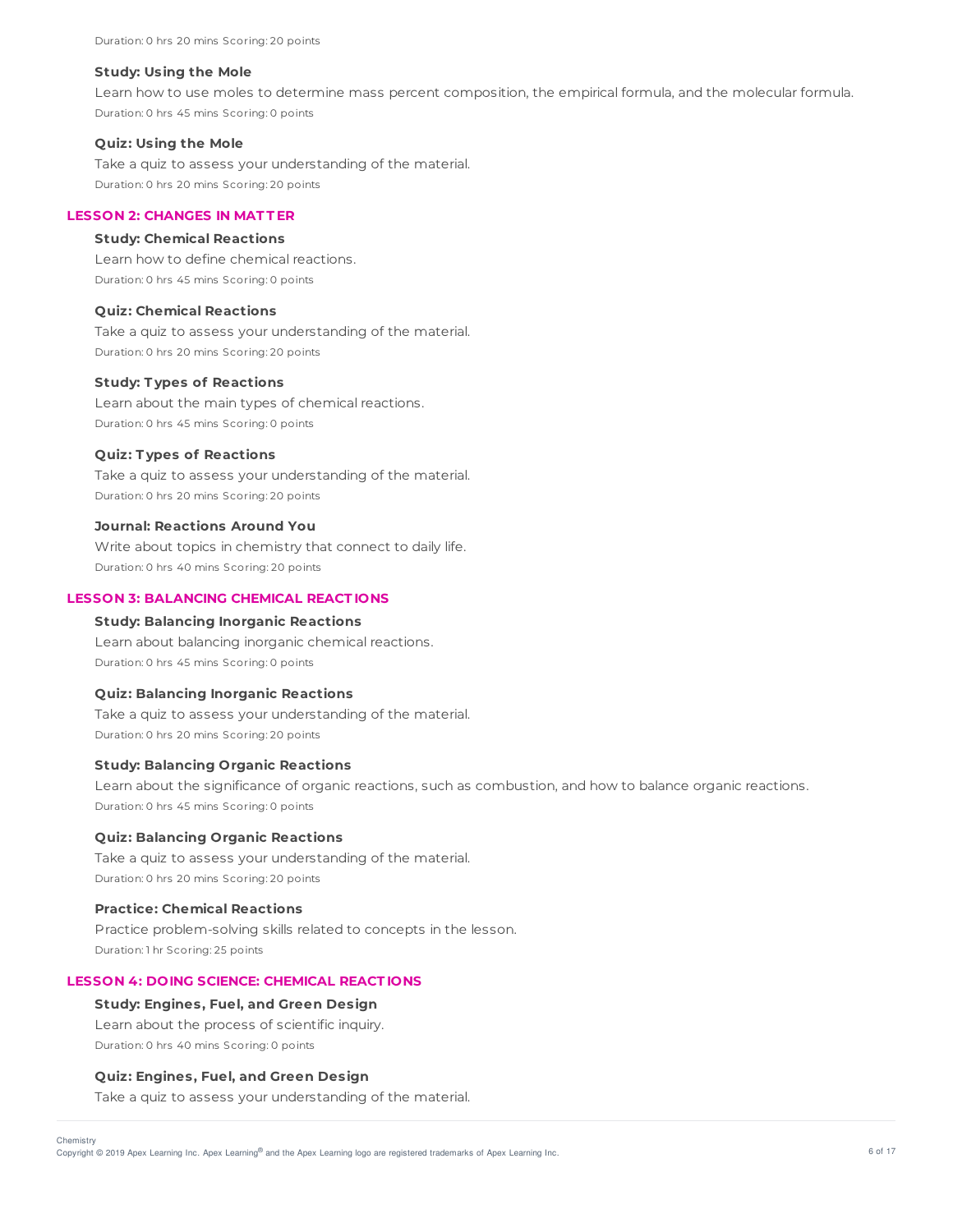Duration: 0 hrs 20 mins Scoring: 20 points

#### **Lab: Precipitation Reactions**

Use the scientific method and scientific skills to perform a lab experiment. Duration: 1 hr 30 mins Scoring: 50 points

#### **Discuss: Precipitation Reactions**

Discuss the results of your lab. Duration: 0 hrs 20 mins Scoring: 15 points

# **LESSON 5: CHEMICAL REACT IONS WRAP-UP**

## **Review: Unit Review**

Prepare for the unit test by reviewing key concepts and skills. Duration: 0 hrs 30 mins Scoring: 0 points

#### **T est (CS): Computer-Scored Unit T est**

Take a computer-scored test to assess what you have learned in this unit. Duration: 1 hr Scoring: 50 points

## **T est (T S): T eacher-Scored Unit T est**

Take a teacher-scored test to assess what you have learned in this unit. Duration: 1 hr Scoring: 50 points

# **UNIT 5: CHEMISTRY AT WORK**

#### **LESSON 1: REDOX REACT IONS**

## **Study: Understanding Redox Reactions**

Learn about the significance of redox reactions. Duration: 0 hrs 45 mins Scoring: 0 points

## **Quiz: Understanding Redox Reactions**

Take a quiz to assess your understanding of the material. Duration: 0 hrs 20 mins Scoring: 20 points

#### **Study: Balancing Redox Reactions**

Learn about half-reactions and how to balance redox reactions. Duration: 0 hrs 45 mins Scoring: 0 points

# **Quiz: Balancing Redox Reactions**

Take a quiz to assess your understanding of the material. Duration: 0 hrs 20 mins Scoring: 20 points

#### **Journal: Redox Reactions in Your Day**

Write about topics in chemistry that connect to daily life. Duration: 0 hrs 40 mins Scoring: 20 points

## **LESSON 2: ELECT ROCHEMIST RY**

# **Study: Galvanic Cells**

Learn about galvanic cells, batteries, and cell voltages. Duration: 0 hrs 45 mins Scoring: 0 points

# **Quiz: Galvanic Cells**

Take a quiz to assess your understanding of the material. Duration: 0 hrs 20 mins Scoring: 20 points

# **Study: Electrolytic Cells**

Learn how about spontaneous and nonspontaneous redox reactions, including electrolytic cells. Duration: 0 hrs 45 mins Scoring: 0 points

#### **Quiz: Electrolytic Cells**

Copyright © 2019 Apex Learning Inc. Apex Learning® and the Apex Learning logo are registered trademarks of Apex Learning Inc. <br>Copyright © 2019 Apex Learning Inc. Apex Learning® and the Apex Learning logo are registered tr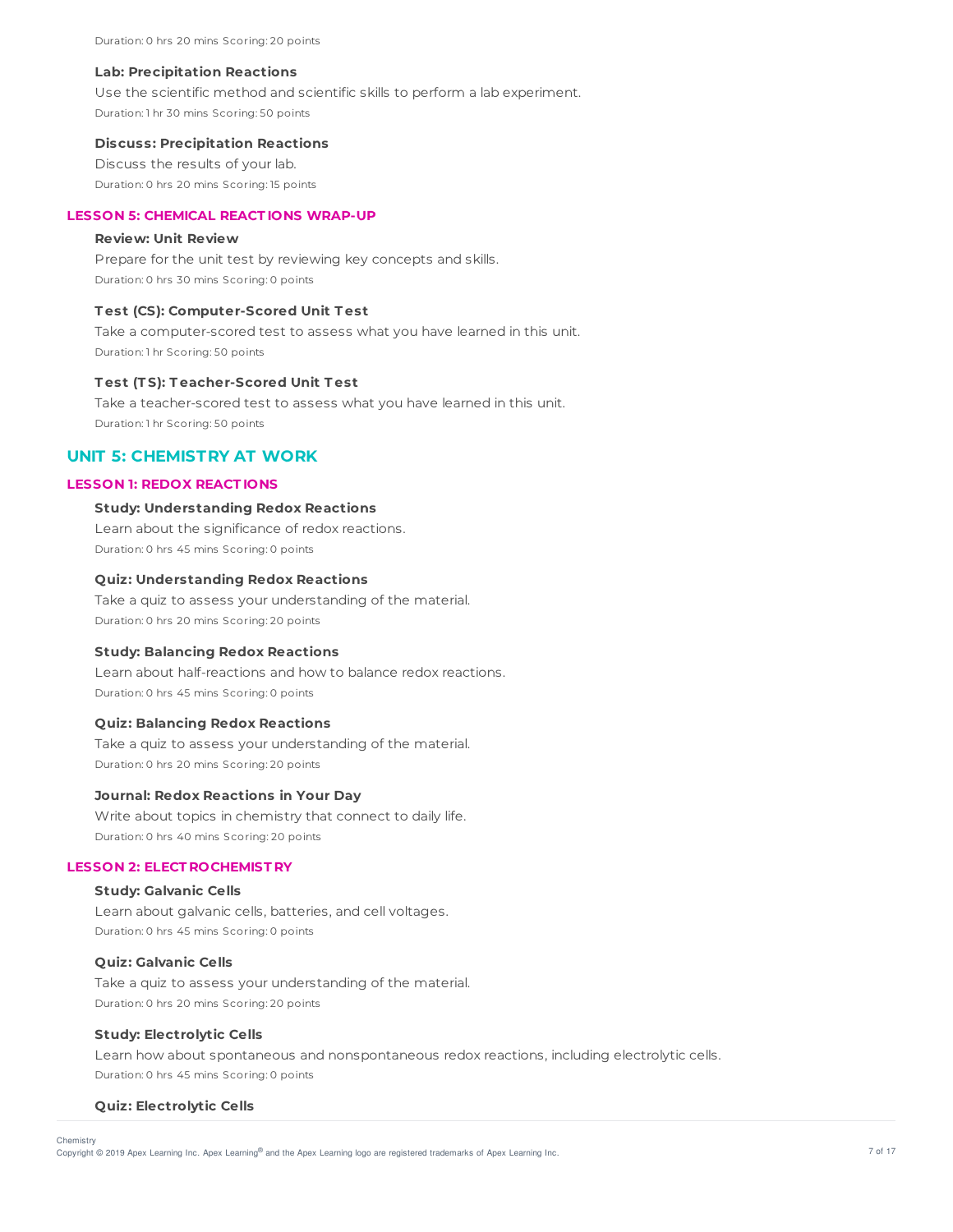Take a quiz to assess your understanding of the material. Duration: 0 hrs 20 mins Scoring: 20 points

## **LESSON 3: T YING IT T OGET HER**

#### **Study: Calculating with the Periodic T able**

Learn how to calculate average atomic mass and theoretical yield of products, and how to determine the limiting reagent and the percent yield. Duration: 0 hrs 45 mins Scoring: 0 points

#### **Quiz: Calculating with the Periodic T able**

Take a quiz to assess your understanding of the material. Duration: 0 hrs 20 mins Scoring: 20 points

## **Study: Scientific T hemes**

Learn about the themes that link chemistry to the other sciences. Duration: 0 hrs 45 mins Scoring: 0 points

## **Quiz: Scientific T hemes**

Take a quiz to assess your understanding of the material. Duration: 0 hrs 20 mins Scoring: 20 points

# **Practice: Chemistry at Work**

Practice problem-solving skills related to concepts in the lesson. Duration: 1 hr Scoring: 25 points

## **LESSON 4: DOING SCIENCE: CHEMIST RY AT WORK**

## **Study: Electrical Systems**

Learn about the process of scientific inquiry. Duration: 0 hrs 40 mins Scoring: 0 points

# **Quiz: Electrical Systems**

Take a quiz to assess your understanding of the material. Duration: 0 hrs 20 mins Scoring: 20 points

## **Lab: Oxidation-Reduction Reactions**

Use the scientific method and scientific skills to perform a lab experiment. Duration: 1 hr 30 mins Scoring: 50 points

# **Discuss: Oxidation-Reduction Reactions**

Discuss the results of your lab. Duration: 0 hrs 20 mins Scoring: 15 points

# **LESSON 5: CHEMIST RY AT WORK WRAP-UP**

# **Review: Unit Review**

Prepare for the unit test by reviewing key concepts and skills. Duration: 0 hrs 30 mins Scoring: 0 points

## **T est (CS): Computer-Scored Unit T est**

Take a computer-scored test to assess what you have learned in this unit. Duration: 1 hr Scoring: 50 points

#### **T est (T S): T eacher-Scored Unit T est**

Take a teacher-scored test to assess what you have learned in this unit. Duration: 1 hr Scoring: 50 points

# **UNIT 6: SEMESTER 1 REVIEW AND EXAM**

# **LESSON 1: SEMEST ER 1 REVIEW AND EXAM**

**Review: Semester 1 Review**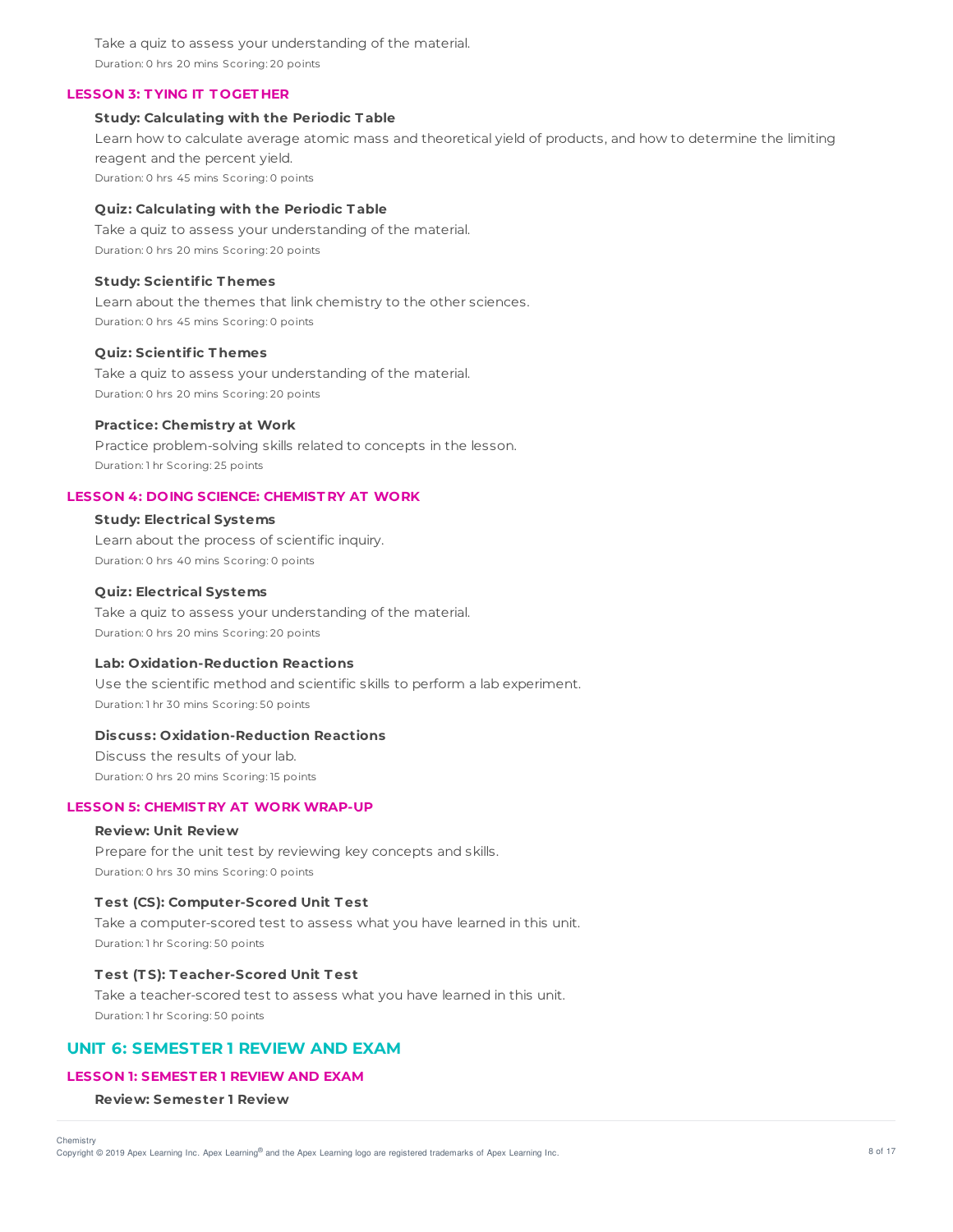Prepare for the semester exam by reviewing key concepts covered in Semester 1. Duration: 1 hr Scoring: 0 points

## **Exam: Semester 1 Exam**

Take a computer-scored exam to demonstrate your mastery of concepts and skills covered in Semester 1. Duration: 1 hr Scoring: 100 points

#### **Final Exam: Semester 1 Exam**

Take a teacher-scored exam to demonstrate your mastery of concepts and skills covered in Semester 1. Duration: 1 hr Scoring: 100 points

# **UNIT 7: ENERGY IN MATTER**

# **LESSON 1: PHASES OF MAT T ER**

# **Study: Kinetic T heory**

Learn about how the kinetic theory explains phases. Duration: 0 hrs 45 mins Scoring: 0 points

# **Quiz: Kinetic T heory**

Take a quiz to assess your understanding of the material. Duration: 0 hrs 20 mins Scoring: 20 points

#### **Study: Solids**

Learn about the properties of solids, particularly metallic solids. Duration: 0 hrs 45 mins Scoring: 0 points

#### **Quiz: Solids**

Take a quiz to assess your understanding of the material. Duration: 0 hrs 20 mins Scoring: 20 points

#### **Journal: Phases Around You**

Write about topics in chemistry that connect to daily life. Duration: 0 hrs 40 mins Scoring: 20 points

# **LESSON 2: LIQUIDS AND SOLUT IONS**

## **Study: Solutions**

Learn about the properties of solutions, how mixtures are different from solutions, and what factors influence the rate of solution formation. Duration: 0 hrs 45 mins Scoring: 0 points

#### **Quiz: Solutions**

Take a quiz to assess your understanding of the material. Duration: 0 hrs 20 mins Scoring: 20 points

#### **Study: Melting and Boiling**

Learn about how intermolecular forces affect melting points, and how addition of solute affects melting and freezing points. Duration: 0 hrs 45 mins Scoring: 0 points

#### **Quiz: Melting and Boiling**

Take a quiz to assess your understanding of the material. Duration: 0 hrs 20 mins Scoring: 20 points

# **LESSON 3: GASES**

**Chemistry** 

# **Study: Changes in Gases**

Learn about changes in gases, and about how to use graphs to explain what happens as gases change. Duration: 0 hrs 45 mins Scoring: 0 points

#### **Quiz: Changes in Gases**

Copyright © 2019 Apex Learning Inc. Apex Learning® and the Apex Learning logo are registered trademarks of Apex Learning Inc. <br>Copyright © 2019 Apex Learning Inc. Apex Learning® and the Apex Learning Iogo are registered tr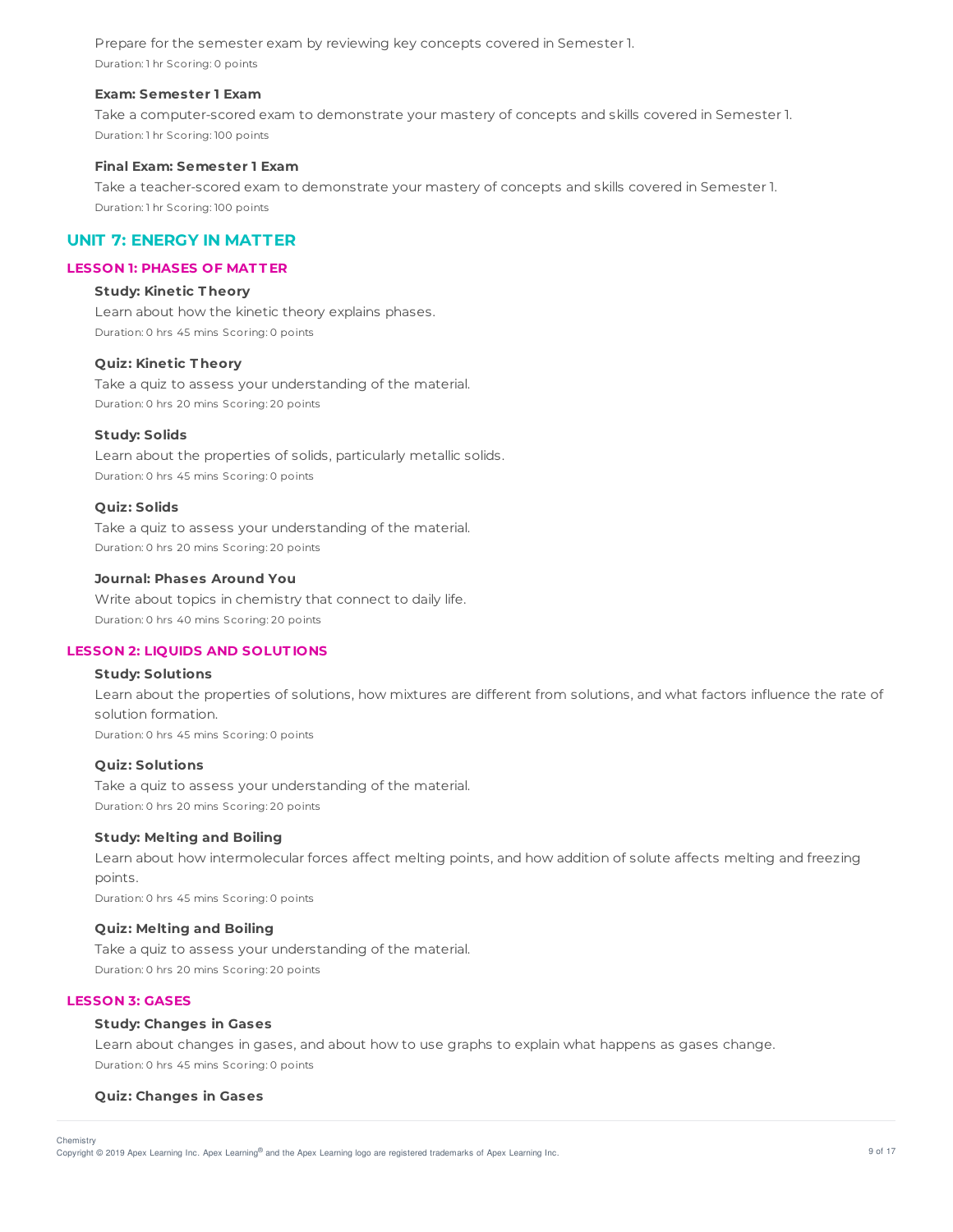Take a quiz to assess your understanding of the material. Duration: 0 hrs 20 mins Scoring: 20 points

## **Study: T he Ideal Gas Law**

Do calculations with absolute temperature, the ideal gas law, and partial pressures. Duration: 0 hrs 45 mins Scoring: 0 points

#### **Quiz: T he Ideal Gas Law**

Take a quiz to assess your understanding of the material. Duration: 0 hrs 20 mins Scoring: 20 points

## **Practice: Energy in Matter**

Practice problem-solving skills related to concepts in the lesson. Duration: 1 hr Scoring: 25 points

# **LESSON 4: DOING SCIENCE: ENERGY IN MAT T ER**

# **Study: Aeronautical Engineering**

Learn about the process of scientific inquiry. Duration: 0 hrs 40 mins Scoring: 0 points

## **Quiz: Aeronautical Engineering**

Take a quiz to assess your understanding of the material. Duration: 0 hrs 20 mins Scoring: 20 points

## **Lab: Freezing Point Depression**

Use the scientific method and scientific skills to perform a lab experiment. Duration: 1 hr 30 mins Scoring: 50 points

#### **Discuss: Freezing Point Depression**

Discuss the results of your lab. Duration: 0 hrs 20 mins Scoring: 15 points

# **LESSON 5: ENERGY IN MAT T ER WRAP-UP**

## **Review: Unit Review**

Prepare for the unit test by reviewing key concepts and skills. Duration: 0 hrs 30 mins Scoring: 0 points

## **T est (CS): Computer-Scored Unit T est**

Take a computer-scored test to assess what you have learned in this unit. Duration: 1 hr Scoring: 50 points

## **T est (T S): T eacher-Scored Unit T est**

Take a teacher-scored test to assess what you have learned in this unit. Duration: 1 hr Scoring: 50 points

# **UNIT 8: EQUILIBRIUM AND KINETICS**

## **LESSON 1: EQUILIBRIUM**

Chemistry

#### **Study: T he Equilibrium Constant**

Learn about the concept of equilibrium, and about what happens when equilibrium is disturbed. Duration: 0 hrs 45 mins Scoring: 0 points

## **Quiz: T he Equilibrium Constant**

Take a quiz to assess your understanding of the material. Duration: 0 hrs 20 mins Scoring: 20 points

## **Study: Acid and Base Equilibrium**

Learn about acids and bases, and about the equilibria of acids and bases.

Duration: 0 hrs 45 mins Scoring: 0 points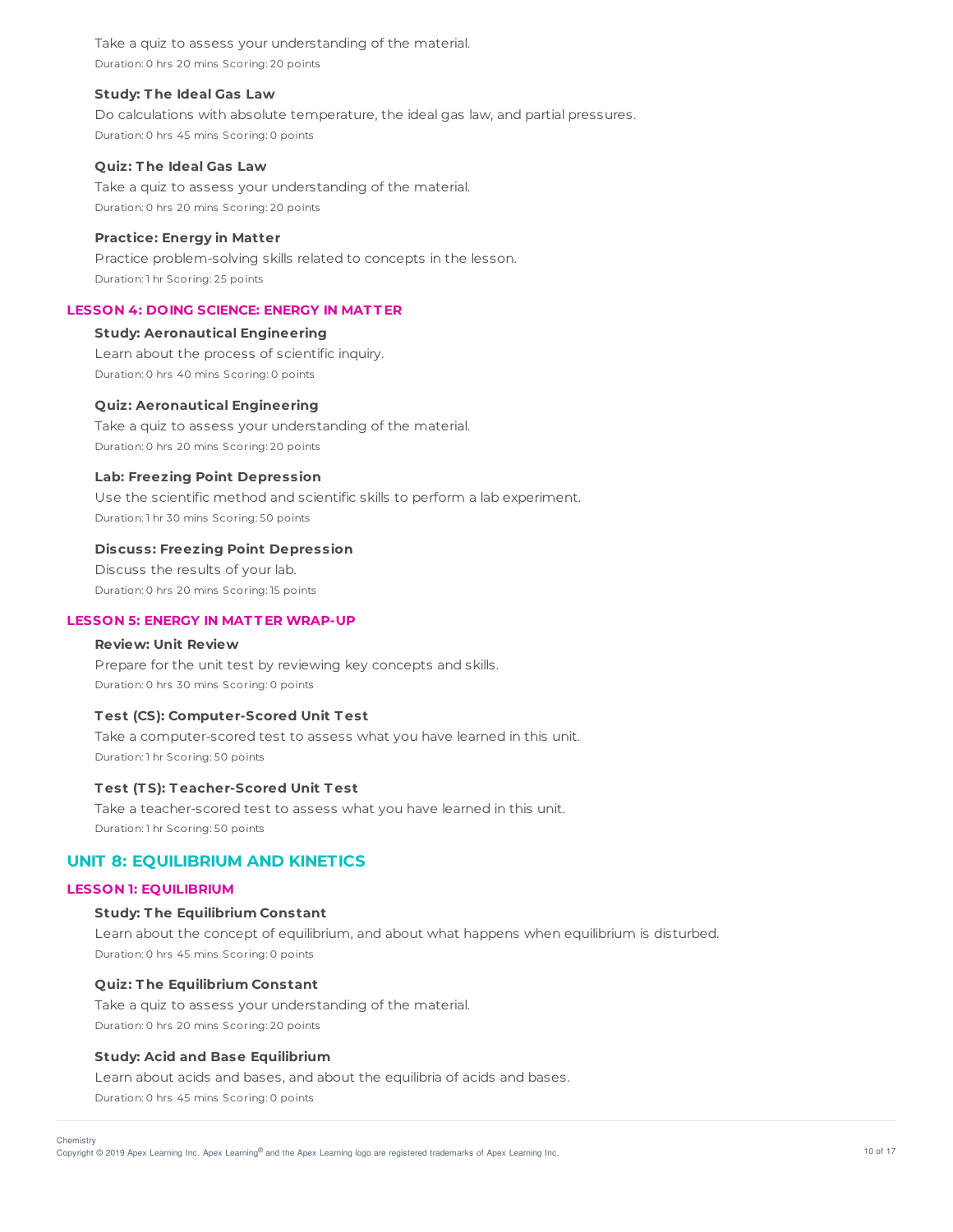# **Quiz: Acid and Base Equilibrium**

Take a quiz to assess your understanding of the material. Duration: 0 hrs 20 mins Scoring: 20 points

#### **Journal: Maintaining Your Equilibrium**

Write about topics in chemistry that connect to daily life. Duration: 0 hrs 40 mins Scoring: 20 points

## **LESSON 2: ACIDS AND BASES**

# **Study: T he pH Scale**

Learn about common acids and bases, pH, and pOH. Duration: 0 hrs 45 mins Scoring: 0 points

# **Quiz: T he pH Scale**

Take a quiz to assess your understanding of the material. Duration: 0 hrs 20 mins Scoring: 20 points

#### **Study: Acid-Base Reactions**

Learn principles of acid-base reactions, predict products of acid-base reactions, and learn about buffers. Duration: 0 hrs 45 mins Scoring: 0 points

#### **Quiz: Acid-Base Reactions**

Take a quiz to assess your understanding of the material. Duration: 0 hrs 20 mins Scoring: 20 points

# **LESSON 3: KINET ICS**

# **Study: Reaction Rate**

Learn about reaction rate. Duration: 0 hrs 45 mins Scoring: 0 points

# **Quiz: Reaction Rate**

Take a quiz to assess your understanding of the material. Duration: 0 hrs 20 mins Scoring: 20 points

#### **Study: Calculating the Reaction Rate**

Learn about how to calculate reaction rate. Duration: 0 hrs 45 mins Scoring: 0 points

# **Quiz: Calculating the Reaction Rate**

Take a quiz to assess your understanding of the material. Duration: 0 hrs 20 mins Scoring: 20 points

#### **Practice: Equilibrium and Kinetics**

Practice problem-solving skills related to concepts in the lesson. Duration: 1 hr Scoring: 25 points

### **LESSON 4: DOING SCIENCE: EQUILIBRIUM AND KINET ICS**

#### **Study: Drug Design**

Learn about the process of scientific inquiry. Duration: 0 hrs 40 mins Scoring: 0 points

# **Quiz: Drug Design**

Take a quiz to assess your understanding of the material. Duration: 0 hrs 20 mins Scoring: 20 points

#### **Lab: Disturbing Equilibrium**

Use the scientific method and scientific skills to perform a lab experiment. Duration: 1 hr 30 mins Scoring: 50 points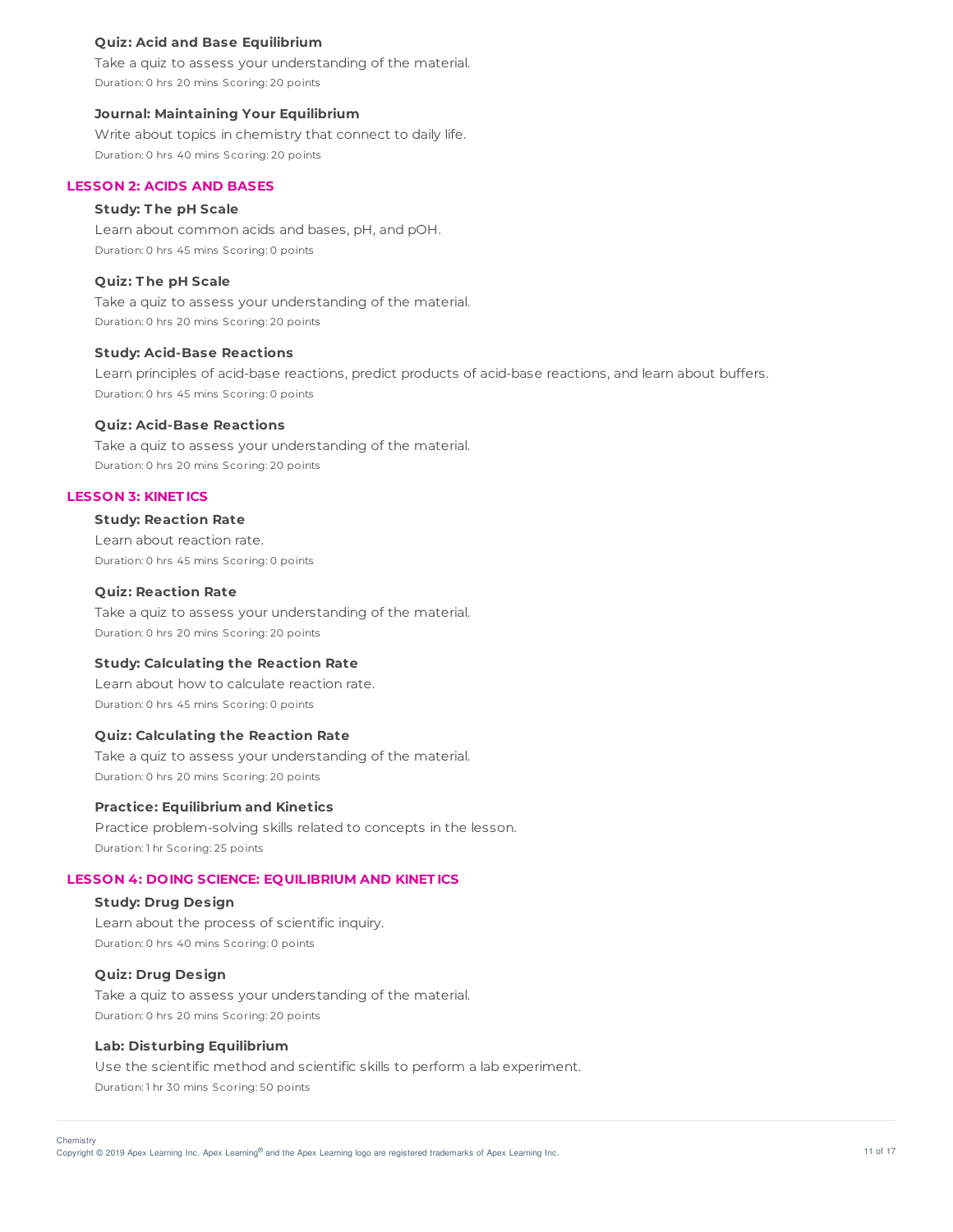### **Discuss: Disturbing Equilibrium**

Discuss the results of your lab. Duration: 0 hrs 20 mins Scoring: 15 points

#### **LESSON 5: EQUILIBRIUM AND KINET ICS WRAP-UP**

# **Review: Unit Review**

Prepare for the unit test by reviewing key concepts and skills. Duration: 0 hrs 30 mins Scoring: 0 points

#### **T est (CS): Computer-Scored Unit T est**

Take a computer-scored test to assess what you have learned in this unit. Duration: 1 hr Scoring: 50 points

# **T est (T S): T eacher-Scored Unit T est**

Take a teacher-scored test to assess what you have learned in this unit. Duration: 1 hr Scoring: 50 points

# **UNIT 9: TRANSFERRING ENERGY**

#### **LESSON 1: T RANSFERRING HEAT**

#### **Study: T hermal Energy**

Learn about thermal energy and heat flow. Duration: 0 hrs 45 mins Scoring: 0 points

## **Quiz: T hermal Energy**

Take a quiz to assess your understanding of the material. Duration: 0 hrs 20 mins Scoring: 20 points

#### **Study: Calculating Heat**

Learn about specific heat and heat calculations. Duration: 0 hrs 45 mins Scoring: 0 points

## **Quiz: Calculating Heat**

Take a quiz to assess your understanding of the material. Duration: 0 hrs 20 mins Scoring: 20 points

#### **Journal: Heat T ransfer Around You**

Write about topics in chemistry that connect to daily life. Duration: 0 hrs 40 mins Scoring: 20 points

# **LESSON 2: ENT HALPY**

## **Study: Enthalpy and Reactions**

Learn about heat transfer in chemical reactions, about energy storage in chemical bonds, and about the enthalpy of reaction and the enthalpy of formation. Duration: 0 hrs 45 mins Scoring: 0 points

## **Quiz: Enthalpy and Reactions**

Take a quiz to assess your understanding of the material. Duration: 0 hrs 20 mins Scoring: 20 points

#### **Study: Calculating Enthalpy**

Learn about how to use Hess's law. Duration: 0 hrs 45 mins Scoring: 0 points

#### **Quiz: Calculating Enthalpy**

Take a quiz to assess your understanding of the material. Duration: 0 hrs 20 mins Scoring: 20 points

# **LESSON 3: ENT ROPY AND SPONT ANEIT Y**

Copyright © 2019 Apex Learning Inc. Apex Learning® and the Apex Learning logo are registered trademarks of Apex Learning Inc. 412 of 17 and the Apex Learning Inc.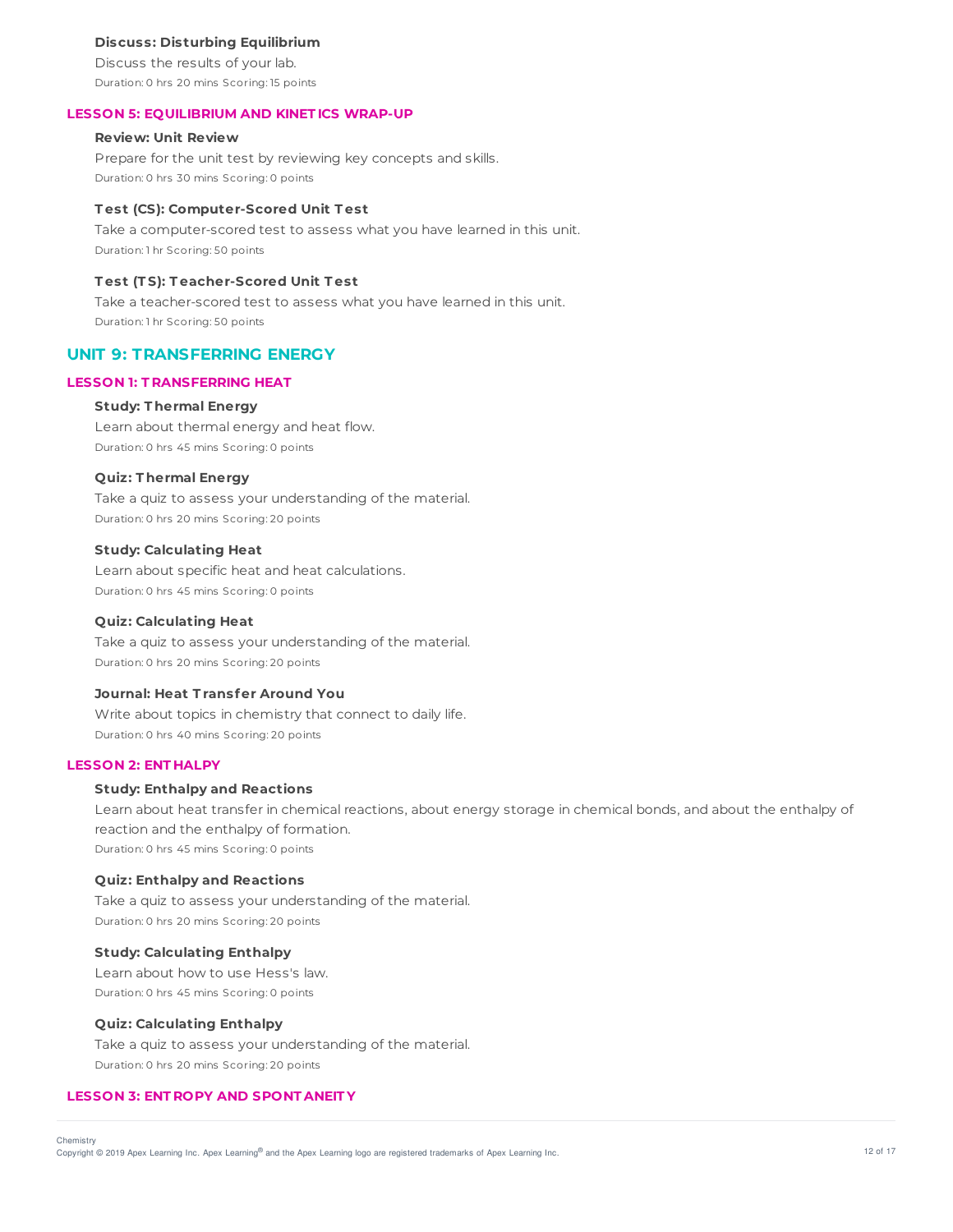## **Study: Entropy**

Learn about entropy and its relationship to physical and chemical changes. Duration: 0 hrs 45 mins Scoring: 0 points

## **Quiz: Entropy**

Take a quiz to assess your understanding of the material. Duration: 0 hrs 20 mins Scoring: 20 points

## **Study: Spontaneity of a Reaction**

Learn about the spontaneity of a reaction. Duration: 0 hrs 45 mins Scoring: 0 points

# **Quiz: Spontaneity of a Reaction**

Take a quiz to assess your understanding of the material. Duration: 0 hrs 20 mins Scoring: 20 points

#### **Practice: T ransferring Energy**

Practice problem-solving skills related to concepts in the lesson. Duration: 1 hr Scoring: 25 points

# **LESSON 4: DOING SCIENCE: T RANSFERRING ENERGY**

# **Study: Up Into Space**

Learn about the process of scientific inquiry. Duration: 0 hrs 40 mins Scoring: 0 points

# **Quiz: Up Into Space**

Take a quiz to assess your understanding of the material. Duration: 0 hrs 20 mins Scoring: 20 points

# **Lab: Heats of Reaction**

Use the scientific method and scientific skills to perform a lab experiment. Duration: 1 hr 30 mins Scoring: 50 points

## **Discuss: Heats of Reaction**

Discuss the results of your lab. Duration: 0 hrs 20 mins Scoring: 15 points

# **LESSON 5: T RANSFERRING ENERGY WRAP-UP**

# **Review: Unit Review** Prepare for the unit test by reviewing key concepts and skills. Duration: 0 hrs 30 mins Scoring: 0 points

#### **T est (CS): Computer-Scored Unit T est**

Take a computer-scored test to assess what you have learned in this unit. Duration: 1 hr Scoring: 50 points

# **T est (T S): T eacher-Scored Unit T est**

Take a teacher-scored test to assess what you have learned in this unit. Duration: 1 hr Scoring: 50 points

# **UNIT 10: QUANTUM AND NUCLEAR CHEMISTRY**

## **LESSON 1: QUANT UM MECHANICS**

#### **Study: Waves**

Learn about frequency, wavelength, velocity, and energy of light waves, and about the electromagnetic spectrum. Duration: 0 hrs 45 mins Scoring: 0 points

# **Quiz: Waves**

Take a quiz to assess your understanding of the material.

Copyright © 2019 Apex Learning Inc. Apex Learning® and the Apex Learning logo are registered trademarks of Apex Learning Inc. <br>Copyright © 2019 Apex Learning Inc. Apex Learning® and the Apex Learning Iogo are registered tr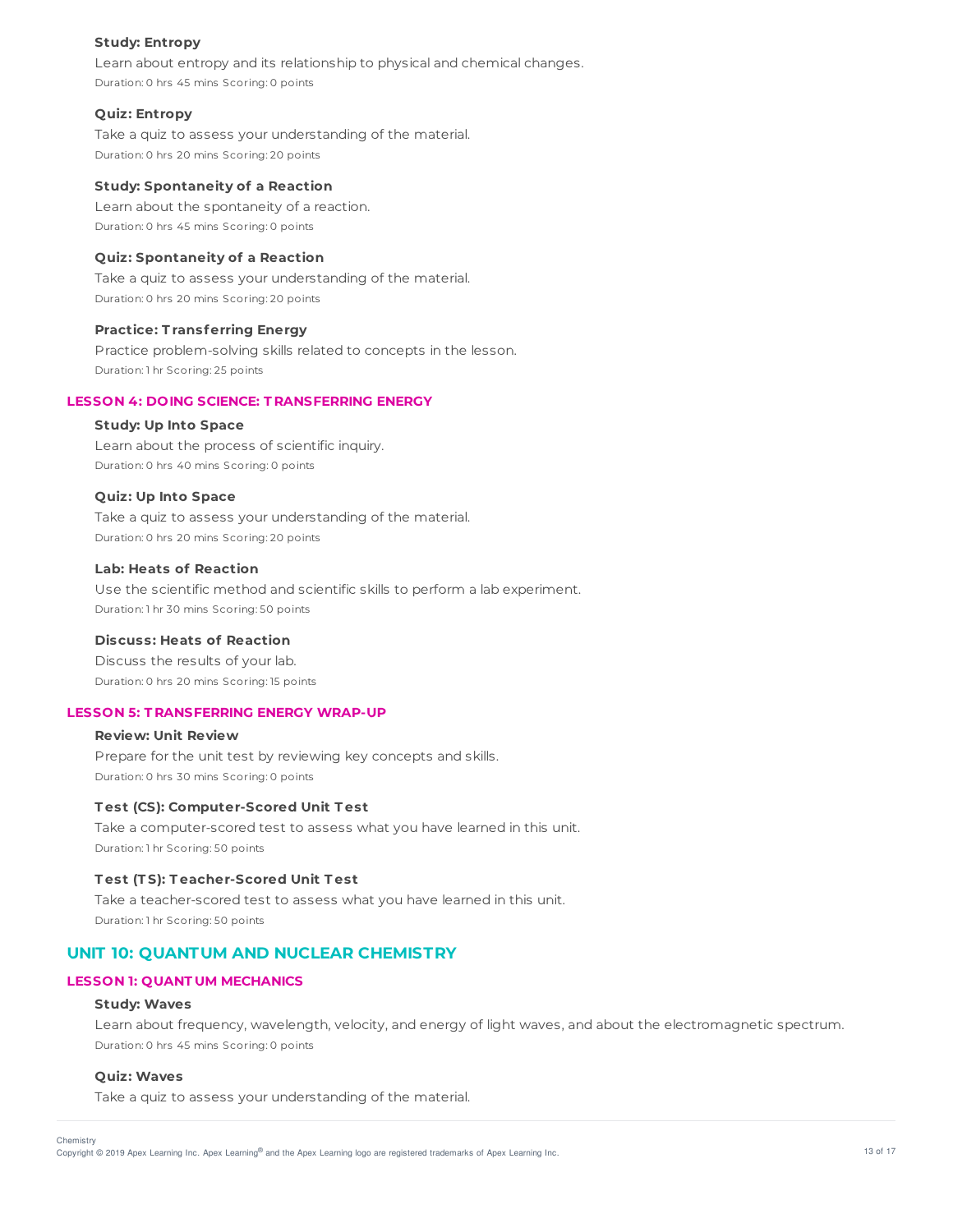Duration: 0 hrs 20 mins Scoring: 20 points

#### **Study: Quantization**

Learn about the quantization of light and electrons. Duration: 0 hrs 45 mins Scoring: 0 points

## **Quiz: Quantization**

Take a quiz to assess your understanding of the material. Duration: 0 hrs 20 mins Scoring: 20 points

# **LESSON 2: ENERGY IN ELECT RONS AND NUCLEI**

#### **Study: Spectra**

Learn about flame tests, and about absorption and emission spectra. Duration: 0 hrs 45 mins Scoring: 0 points

#### **Quiz: Spectra**

Take a quiz to assess your understanding of the material. Duration: 0 hrs 20 mins Scoring: 20 points

## **Study: Nuclear Structure**

Learn about the structure of the nucleus, and the forces that act within the nucleus. Duration: 0 hrs 45 mins Scoring: 0 points

#### **Quiz: Nuclear Structure**

Take a quiz to assess your understanding of the material. Duration: 0 hrs 20 mins Scoring: 20 points

## **Journal: Reflecting on Quantum Mechanics and Nuclear Structure**

Write about topics in chemistry that connect to daily life. Duration: 0 hrs 40 mins Scoring: 20 points

## **LESSON 3: NUCLEAR REACT IONS**

## **Study: Fission, Fusion, and Radioactive Decay**

Learn about fission and fusion reactions, and about radioactive decay. Duration: 0 hrs 45 mins Scoring: 0 points

# **Quiz: Fission, Fusion, and Radioactive Decay**

Take a quiz to assess your understanding of the material. Duration: 0 hrs 20 mins Scoring: 20 points

#### **Study: Half-life**

Learn about half-lives and radioactive dating. Duration: 0 hrs 45 mins Scoring: 0 points

#### **Quiz: Half-life**

Take a quiz to assess your understanding of the material. Duration: 0 hrs 20 mins Scoring: 20 points

# **Practice: Energy in Electrons and Nuclei**

Practice problem-solving skills related to concepts in the lesson. Duration: 1 hr Scoring: 25 points

#### **LESSON 4: DOING SCIENCE: QUANT UM AND NUCLEAR CHEMIST RY**

#### **Study: Nuclear Power**

Learn about the process of scientific inquiry. Duration: 0 hrs 40 mins Scoring: 0 points

## **Quiz: Nuclear Power**

Take a quiz to assess your understanding of the material.

**Chemistry** 

Copyright © 2019 Apex Learning Inc. Apex Learning® and the Apex Learning logo are registered trademarks of Apex Learning Inc. 4 of the Apex Learning Inc.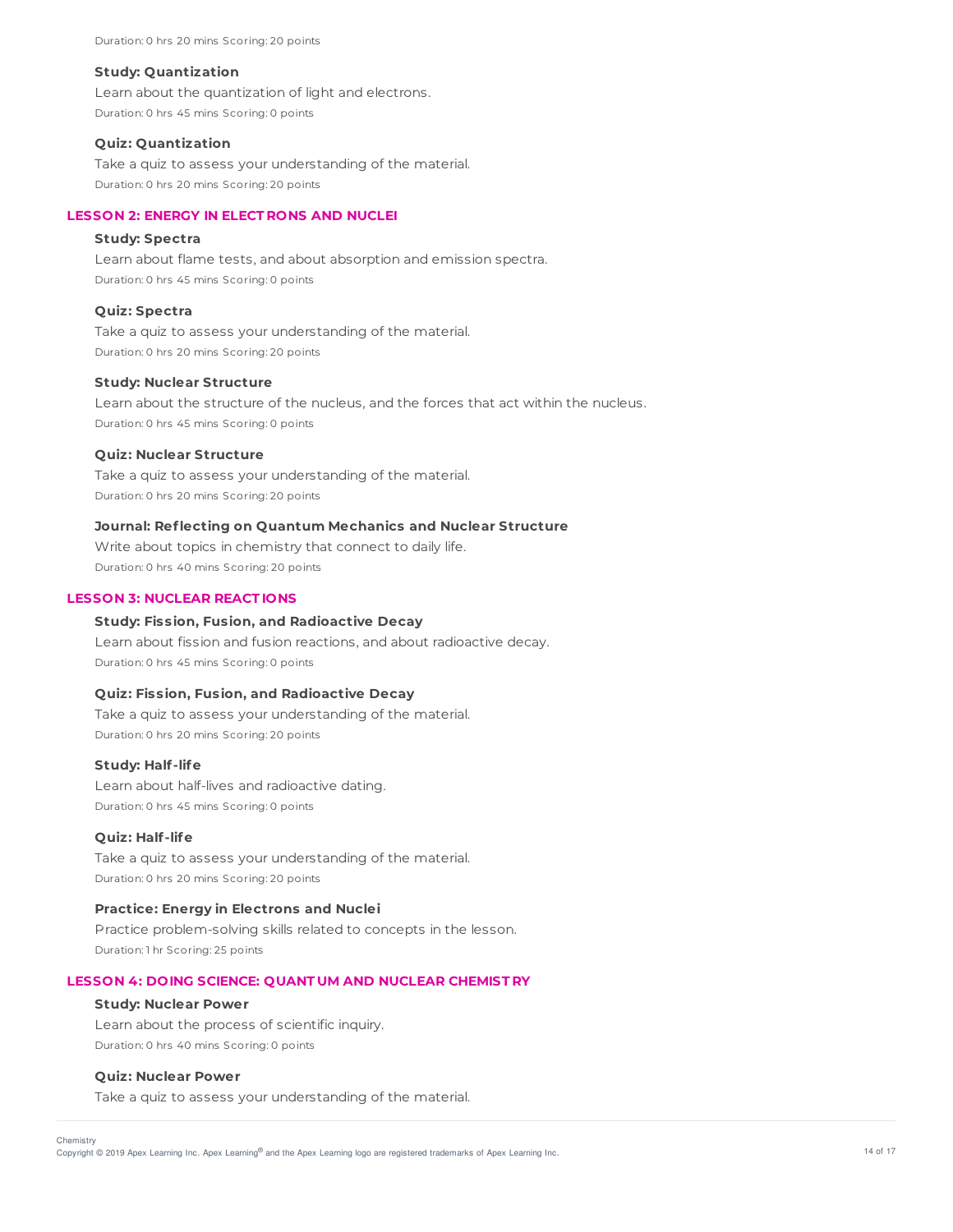Duration: 0 hrs 20 mins Scoring: 20 points

#### **Lab: Radioactivity and Radiation**

Use the scientific method and scientific skills to perform a lab experiment. Duration: 1 hr 30 mins Scoring: 50 points

#### **Discuss: Radioactivity and Radiation**

Discuss the results of your lab. Duration: 0 hrs 20 mins Scoring: 15 points

# **LESSON 5: QUANT UM AND NUCLEAR CHEMIST RY WRAP-UP**

## **Review: Unit Review**

Prepare for the unit test by reviewing key concepts and skills. Duration: 0 hrs 30 mins Scoring: 0 points

#### **T est (CS): Computer-Scored Unit T est**

Take a computer-scored test to assess what you have learned in this unit. Duration: 1 hr Scoring: 50 points

## **T est (T S): T eacher-Scored Unit T est**

Take a teacher-scored test to assess what you have learned in this unit. Duration: 1 hr Scoring: 50 points

# **UNIT 11: ENERGY IN ORGANIC MOLECULES**

## **LESSON 1: FOUNDAT IONS OF ORGANIC CHEMIST RY**

# **Study: Carbon Compounds**

Learn about why carbon atoms form a wide variety of molecules; learn about the general structure and importance of organic compounds. Duration: 0 hrs 45 mins Scoring: 0 points

# **Quiz: Carbon Compounds**

Take a quiz to assess your understanding of the material. Duration: 0 hrs 20 mins Scoring: 20 points

# **Study: Hydrocarbons**

Learn about the naming of simple hydrocarbons. Duration: 0 hrs 45 mins Scoring: 0 points

#### **Quiz: Hydrocarbons**

Take a quiz to assess your understanding of the material. Duration: 0 hrs 20 mins Scoring: 20 points

#### **LESSON 2: INT RODUCT ORY BIOCHEMIST RY**

#### **Study: Functional Groups**

Learn about the structures of the main functional groups on organic molecules. Duration: 0 hrs 45 mins Scoring: 0 points

#### **Quiz: Functional Groups**

Take a quiz to assess your understanding of the material. Duration: 0 hrs 20 mins Scoring: 20 points

## **Study: Biological Molecules**

Learn about the main biological macromolecules. Duration: 0 hrs 45 mins Scoring: 0 points

## **Quiz: Biological Molecules**

Take a quiz to assess your understanding of the material. Duration: 0 hrs 20 mins Scoring: 20 points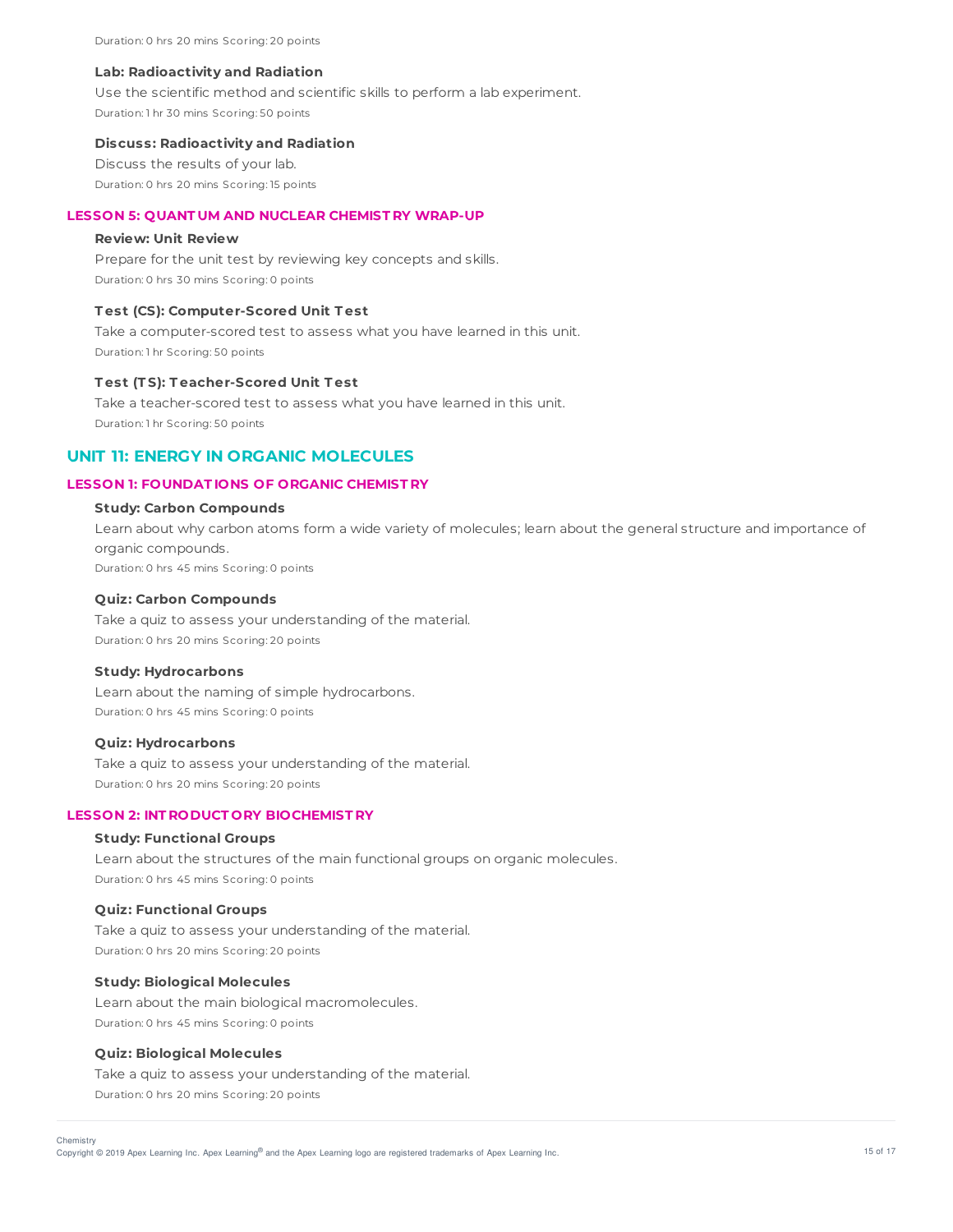#### **Journal: Molecules in You**

Write about topics in chemistry that connect to daily life. Duration: 0 hrs 40 mins Scoring: 20 points

## **LESSON 3: ENERGY IN T HE WORLD**

# **Study: Fossil Fuels**

Learn about the chemistry of fossil fuels, and about the environmental issues connected to fossil fuels. Duration: 0 hrs 45 mins Scoring: 0 points

#### **Quiz: Fossil Fuels**

Take a quiz to assess your understanding of the material. Duration: 0 hrs 20 mins Scoring: 20 points

# **Study: Alternative Fuels**

Learn about biofuels, nuclear energy, and other alternative fuel sources. Duration: 0 hrs 45 mins Scoring: 0 points

#### **Quiz: Alternative Fuels**

Take a quiz to assess your understanding of the material. Duration: 0 hrs 20 mins Scoring: 20 points

# **Practice: Energy in Organic Molecules**

Practice problem-solving skills related to concepts in the lesson. Duration: 1 hr Scoring: 25 points

#### **Journal: You Decide**

Write about topics in chemistry that connect to daily life. Duration: 0 hrs 40 mins Scoring: 20 points

# **LESSON 4: DOING SCIENCE: ENERGY IN ORGANIC MOLECULES**

## **Study: Prosthetic Engineering**

Learn about the process of scientific inquiry. Duration: 0 hrs 40 mins Scoring: 0 points

#### **Quiz: Prosthetics**

Take a quiz to assess your understanding of the material. Duration: 0 hrs 20 mins Scoring: 20 points

# **Lab: Molecular Models**

Use the scientific method and scientific skills to perform a lab experiment. Duration: 1 hr 30 mins Scoring: 50 points

#### **Discuss: Molecular Models**

Discuss the results of your lab. Duration: 0 hrs 20 mins Scoring: 15 points

#### **LESSON 5: ENERGY IN ORGANIC MOLECULES WRAP-UP**

#### **Review: Unit Review**

Prepare for the unit test by reviewing key concepts and skills. Duration: 0 hrs 30 mins Scoring: 0 points

#### **T est (CS): Computer-Scored Unit T est**

Take a computer-scored test to assess what you have learned in this unit. Duration: 1 hr Scoring: 50 points

#### **T est (T S): T eacher-Scored Unit T est**

Take a teacher-scored test to assess what you have learned in this unit. Duration: 1 hr Scoring: 50 points